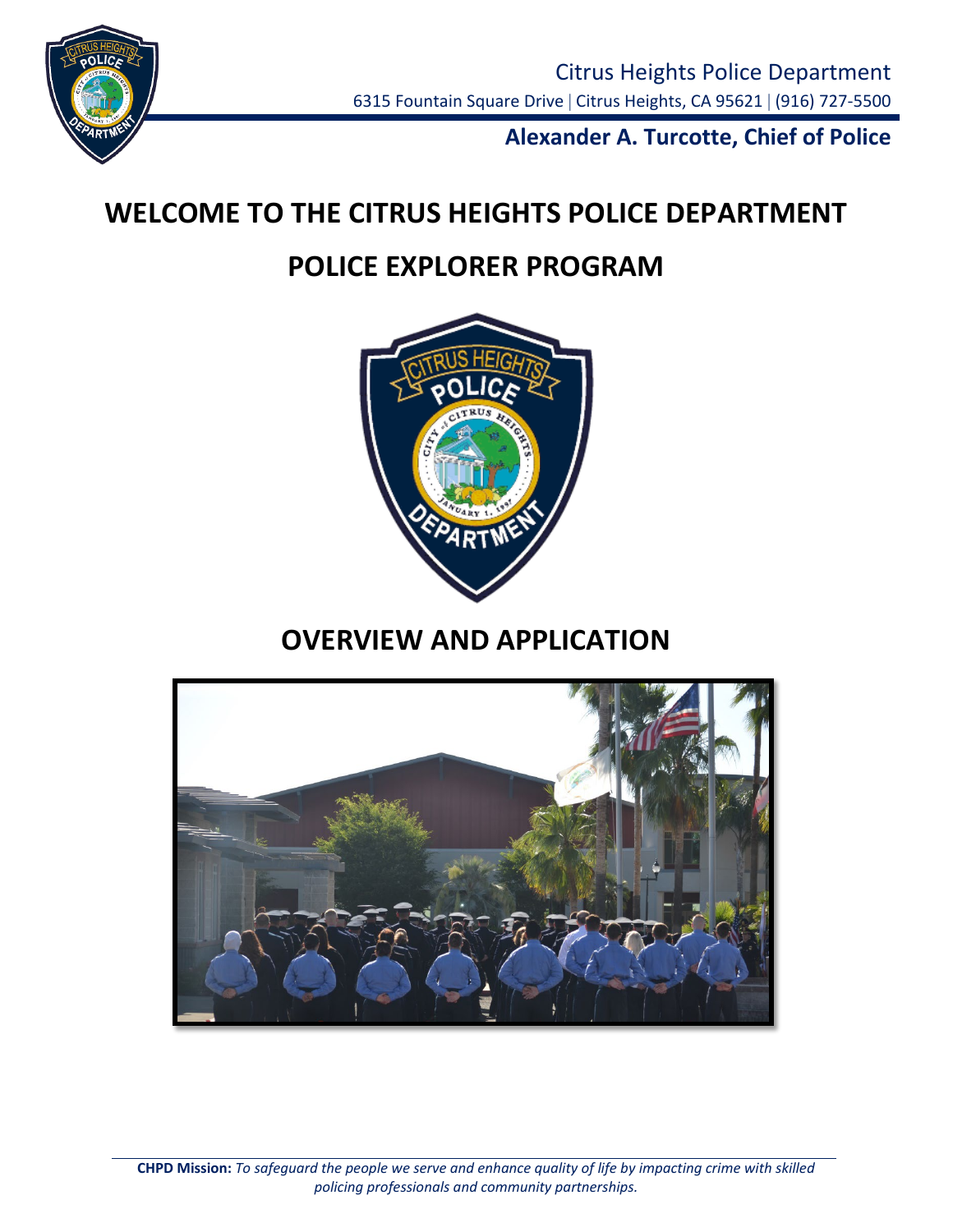**Explorer Application Packet March 22, 2022 Page 2 of 7**

Thank you for your interest in serving your community as a Police Explorer with the Citrus Heights Police Department.

Our award-winning Explorer Program is designed to help set a solid foundation on which you can learn, build, and thrive. CHPD Explorers have gone on to serve in law enforcement, military, educators, or as better community leaders and members. Our goal is to offer training, insight into law enforcement, leadership skills, personal development and life-long mentors.



Dr. Rita Pierson once said, "Every child deserves a champion – an adult who will never give up on them, who understands the power of connection, and insists that they become the best that they can possibly be."

It takes a special calling to be this type of champion; to answer the call to serve today's youth as a mentor, teacher, trainer, and a role model. Our Explorer Advisors include sworn officers and professional members of our department who serve as Police Officers, Detectives, Community Services Officers, Code Enforcement Officers, Crime Scene Investigators, Dispatchers,

and Records Assistants. We recognize that our Advisors are in a position of trust so they are carefully selected for their expertise in their field, passion to mentor, and their exemplary service to Citrus Heights.

We believe that the teachings for an Explorer Program go beyond the skills of professional law enforcement. We lead our young men and women into discussions and lessons on equality, inclusion, and effective communication with all type of groups and people we may encounter in the field. We welcome new members from diverse races, religions, and backgrounds as our differences make our program stronger.

This guide will include helpful information on the vision and expectations of the program, as well as what will be required of and provided to a successful Explorer applicant and participant, including the following:

- 1. General Membership Requirements
- 2. Application Requirements
- 3. Applicant Statement of Understanding
- 4. Parent Statement of Understanding
- 5. Explorer Preliminary Application

If you have any questions or concerns, please do not hesitate to contact any member of the Explorer Leadership Team:

| Lead Advisor:              | Officer Brittney Soriano | bsoriano@citrusheights.net | (916) 727-5821 |
|----------------------------|--------------------------|----------------------------|----------------|
| Program Coordinator:       | Sgt. Eric Dias           | edias@citrusheights.net    | (916) 727-5570 |
| Program Executive Officer: | Cmdr. Kris Frey          | kfrey@citrusheights.net    | (916) 727-5571 |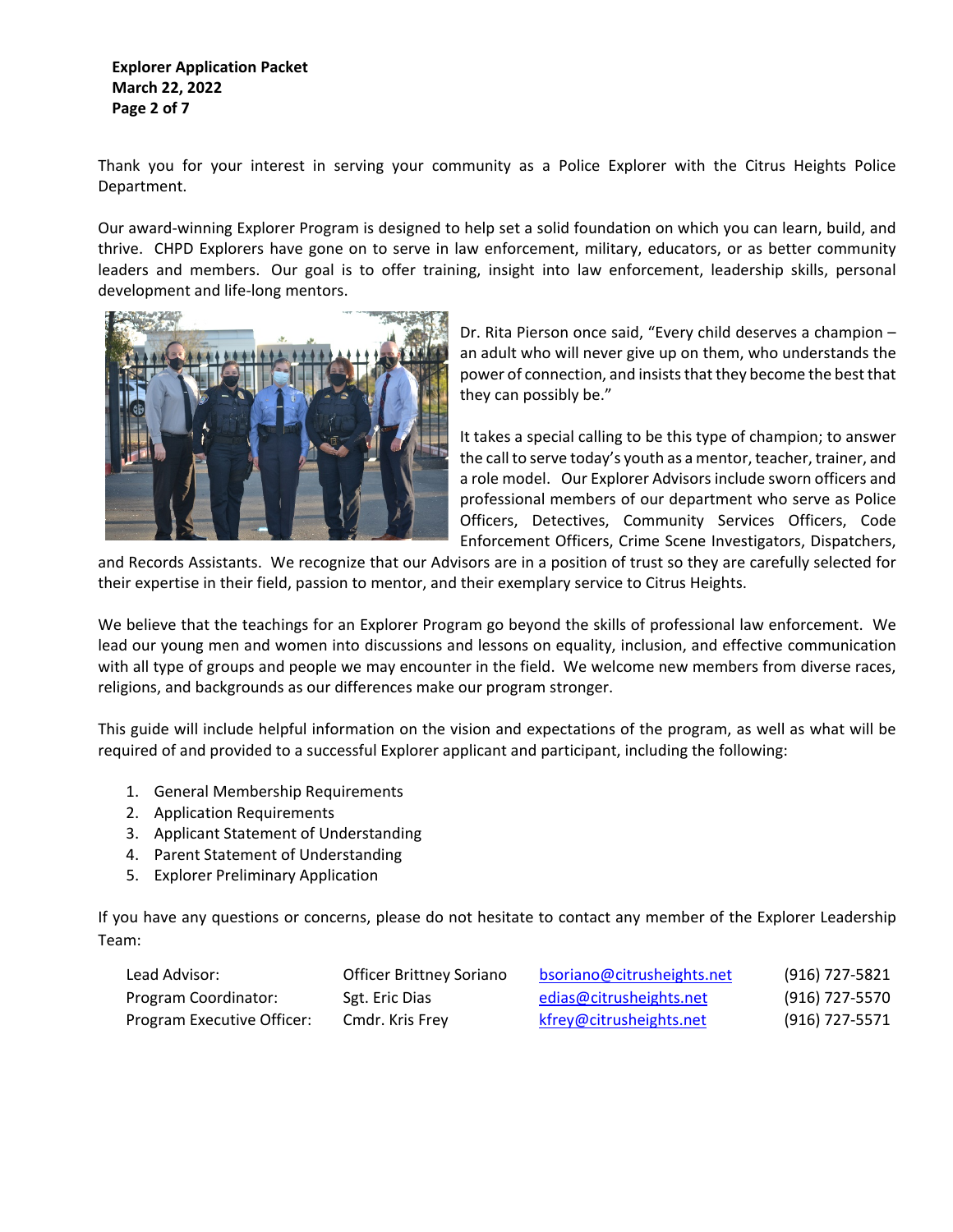**Explorer Application Packet March 22, 2022 Page 3 of 7**

#### **1. GENERAL MEMBERSHIP REQUIREMENTS:**

*All of these requirements are taken into consideration when considering an applicant with none intended to be an automatic disqualifier. If special circumstances exist that should be considered during the application period, please contact the Explorer Coordinator.* 

- Explorers must be 14 to 20 years of age (If under 18, parental approval required)
- Explorers must maintain a "C" average in all school work through 12th grade
	- $\circ$  School transcripts showing a 2.5 GPS or better must be enclosed with the application
	- $\circ$  Proof of grades will be required quarterly to be presented to the Explorer Coordinator
- Explorers must be in good health; without physical limitations that will endanger themselves or a department member
- Explorers must be of good moral character and have good personal habits (driving will be considered)
- Explorers must provide three letters of recommendation from family, teachers, employers, etc.
- Explorers must successfully pass a background investigation, including, but not limited to:
	- o Personal History Statement
	- o Criminal history check
	- o DMV history check
	- o Contact with provided references
- Explorers must possess department-provided Explorer Uniform and Physical Training Uniform within four weeks of acceptance
- Explorers must safely store and maintain their department-provided uniforms and equipment; not using or wearing items outside training or special events, as approved by the Coordinator
- Explorers must complete Explorer Orientation
- Explorers must attend four consecutive bi-monthly Tuesday evening meetings
- Explorers must complete a six-month probation period

### **2. APPLICATION REQUIREMENTS:**

*Intentional withholding of information or falsification of information on this application will result in immediate denial of acceptance. If the applicant is accepted and falsification is discovered, the Explorer will be dismissed without recourse and may be disqualified from any future participation.* 

- All forms must be completed thoroughly and signed in the appropriate places
- $\circ$  If an item does not apply, indicate "not applicable" (N/A)
- Applications may be submitted in person or mailed to:
	- Citrus Heights Police Department
	- Attn: Explorer Advisors
	- 6315 Fountain Square Drive
	- Citrus Heights, CA 95621
- Once the application is received, the applicant will be contacted for an interview date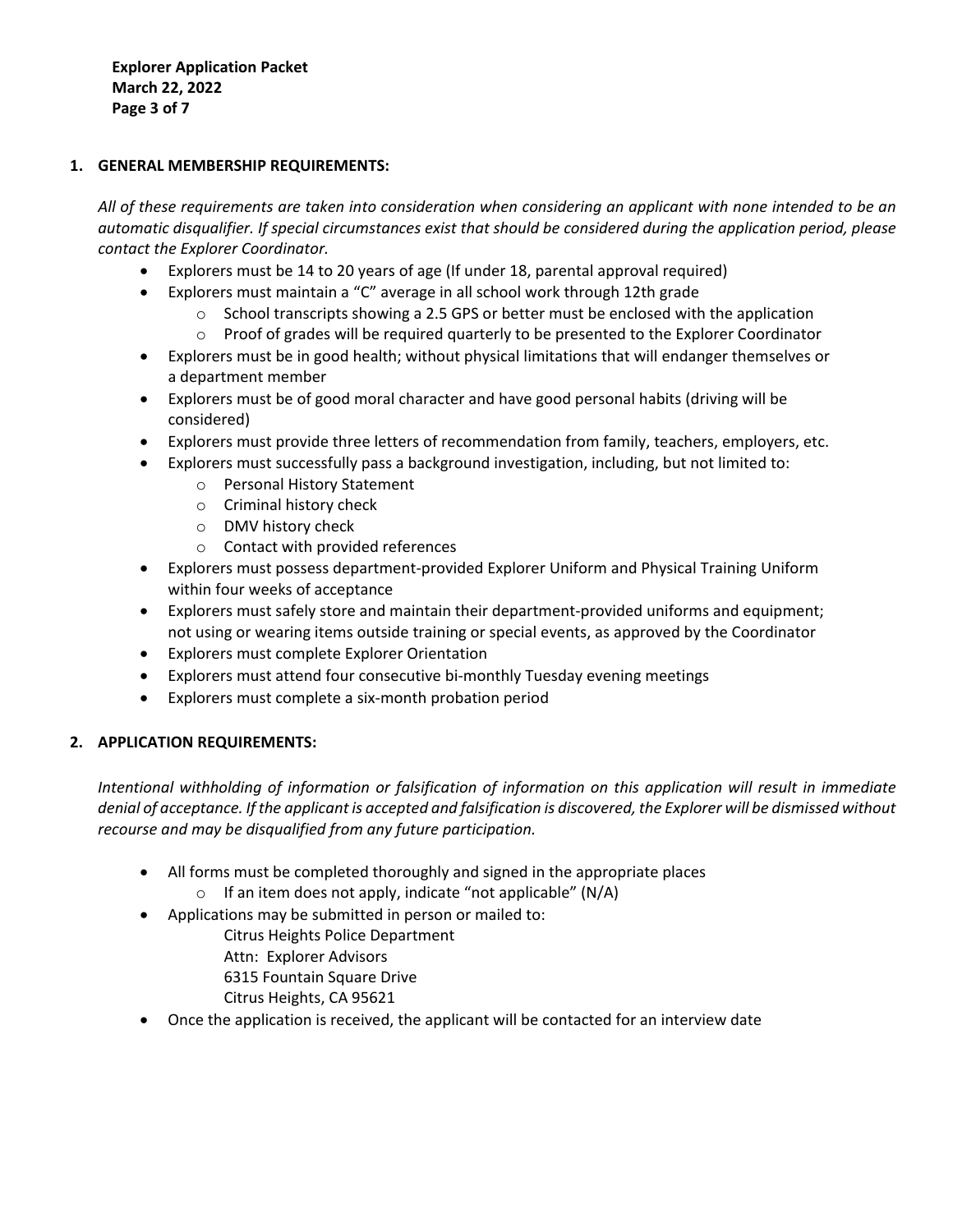**Explorer Application Packet March 22, 2022 Page 4 of 7**

#### **3. APPLICANT STATEMENT OF UNDERSTANDING**

I hereby represent that I carefully read and understand the General Membership Requirements, Waiver of Liability, and Hold Harmless Agreement, and understand the contents of these documents and sign the same of my own free will.

| Executed at                                  |        |                  |
|----------------------------------------------|--------|------------------|
| on this<br>the control of the control of the | day of | , 20 __________. |
| Applicant's Signature                        |        |                  |
| <b>Printed Name</b>                          |        |                  |
| <b>Phone Number</b>                          |        |                  |

#### **4. PARENT/GUARDIAN STATEMENT OF UNDERSTANDING** (For those under 18 years old)

| As parent/legal guardian of                                                                           | , I have carefully read |
|-------------------------------------------------------------------------------------------------------|-------------------------|
| and understand the General Membership Requirements, Waiver of Liability, and Hold Harmless Agreement, |                         |
| and agree to all the items contained therein.                                                         |                         |

| Parent/Guardian Signature   | <u> 1989 - Johann John Harry Harry Harry Harry Harry Harry Harry Harry Harry Harry Harry Harry Harry Harry Harry</u>                                                                                                          | Date |
|-----------------------------|-------------------------------------------------------------------------------------------------------------------------------------------------------------------------------------------------------------------------------|------|
| <b>Printed Name</b>         |                                                                                                                                                                                                                               |      |
| <b>Phone Number</b>         |                                                                                                                                                                                                                               |      |
| Address (Street, City, Zip) | the control of the control of the control of the control of the control of the control of the control of the control of the control of the control of the control of the control of the control of the control of the control |      |
|                             |                                                                                                                                                                                                                               |      |
|                             |                                                                                                                                                                                                                               |      |
| Parent/Guardian Signature   | <u> 1989 - Johann John Stone, mars eta biztanleria (</u>                                                                                                                                                                      | Date |
| <b>Printed Name</b>         |                                                                                                                                                                                                                               |      |
| <b>Phone Number</b>         |                                                                                                                                                                                                                               |      |
| Address (Street, City, Zip) | the control of the control of the control of the control of the control of the control of the control of the control of the control of the control of the control of the control of the control of the control of the control |      |
|                             |                                                                                                                                                                                                                               |      |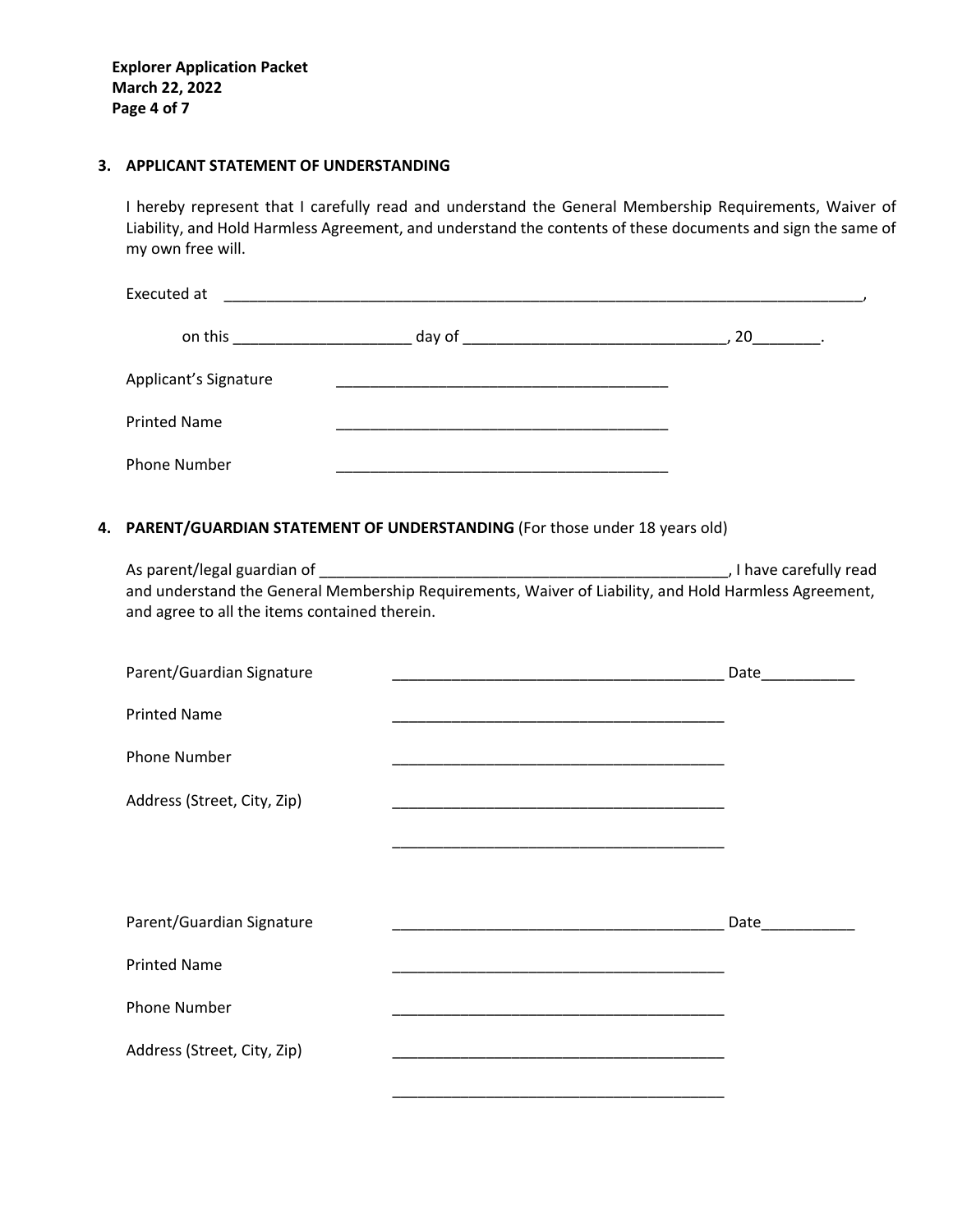**Explorer Application Packet March 22, 2022 Page 5 of 7**

## **5. EXPLORER PROGRAM PRELIMINARY APPLICATION**

#### **PERSONAL INFORMATION**

| Name (Last, First, Middle):  |            |                                                                                                                                                                                                                                         |
|------------------------------|------------|-----------------------------------------------------------------------------------------------------------------------------------------------------------------------------------------------------------------------------------------|
| Date of Birth:               |            |                                                                                                                                                                                                                                         |
| Address (Street, City, Zip): |            |                                                                                                                                                                                                                                         |
| <b>Email Address:</b>        |            |                                                                                                                                                                                                                                         |
| Phone:                       |            |                                                                                                                                                                                                                                         |
|                              | Cell:      |                                                                                                                                                                                                                                         |
|                              | Other:     |                                                                                                                                                                                                                                         |
| Do you go to school?<br>No   | Yes        | School Name:                                                                                                                                                                                                                            |
| Are you employed?<br>No      | <b>Yes</b> |                                                                                                                                                                                                                                         |
|                              |            | Average number of hours per week: ____________                                                                                                                                                                                          |
| <b>EMERGENCY CONTACT(S)</b>  |            |                                                                                                                                                                                                                                         |
| Parent/Guardian:             |            |                                                                                                                                                                                                                                         |
|                              |            | Relationship: ________________________                                                                                                                                                                                                  |
| Address (Street, City, Zip): |            |                                                                                                                                                                                                                                         |
| <b>Email Address:</b>        |            |                                                                                                                                                                                                                                         |
| Phone:                       |            | Cell:<br>Home: ________________________                                                                                                                                                                                                 |
|                              |            |                                                                                                                                                                                                                                         |
| Parent/Guardian:             |            |                                                                                                                                                                                                                                         |
|                              |            | Relationship: _____________________                                                                                                                                                                                                     |
| Address (Street, City, Zip): |            |                                                                                                                                                                                                                                         |
| <b>Email Address:</b>        |            |                                                                                                                                                                                                                                         |
| Phone:                       |            | Cell:<br>Home: Now and the second state of the second state of the second state of the second state of the second state of the second state of the second state of the second state of the second state of the second state of the seco |
|                              | Other:     |                                                                                                                                                                                                                                         |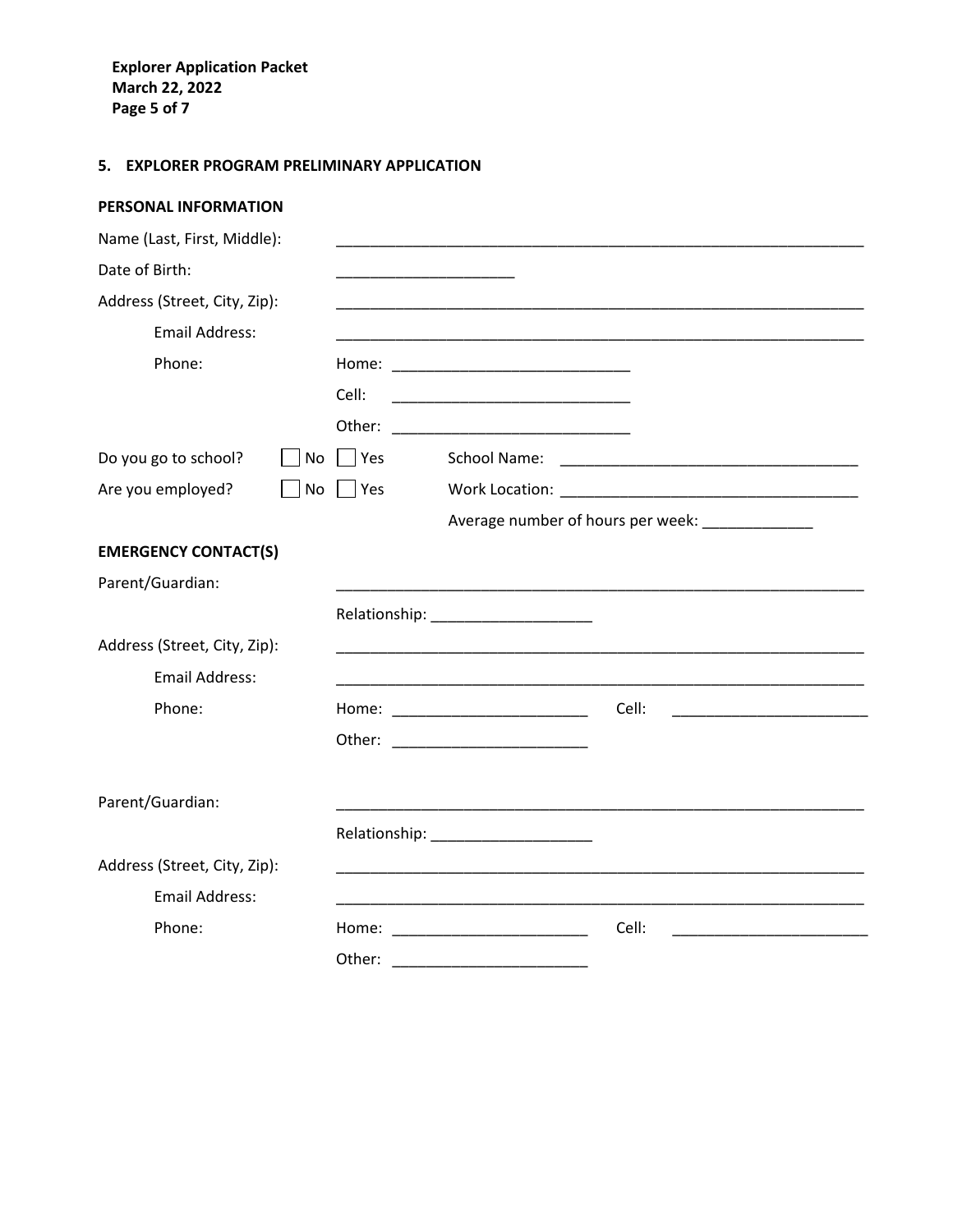**Explorer Application Packet March 22, 2022** Page 6 of 7

### **INTERESTS/TRAINING**

What are your career interests?

| Previous training and experience?                                    |                                         |                   |
|----------------------------------------------------------------------|-----------------------------------------|-------------------|
|                                                                      |                                         |                   |
|                                                                      |                                         |                   |
|                                                                      |                                         |                   |
| <b>DRIVING</b>                                                       |                                         |                   |
| Do you have a license? $\Box$ No $\Box$ Yes                          | License Number:                         |                   |
| Have you been stopped for a Traffic Violation?                       |                                         | $ $ Yes<br>No     |
|                                                                      |                                         |                   |
|                                                                      |                                         |                   |
| <b>ARRESTS</b>                                                       |                                         |                   |
| Have you been detained by police, arrested, or convicted of a crime? |                                         | $ $ Yes<br>  No   |
|                                                                      |                                         |                   |
|                                                                      |                                         |                   |
| <b>DRUG USE</b>                                                      |                                         |                   |
| Have you used drugs?                                                 |                                         | $ $   Yes<br>  No |
|                                                                      |                                         |                   |
|                                                                      |                                         |                   |
| <b>SCHOOL</b>                                                        |                                         |                   |
| Have you been suspended or expelled from school?                     |                                         | No<br>Yes         |
|                                                                      |                                         |                   |
|                                                                      |                                         |                   |
| How many days absent or tardy last semester/quarter?                 | <u> 1990 - Johann Barbara, martin a</u> |                   |
| GPA when you last attended school?                                   |                                         |                   |
|                                                                      |                                         |                   |